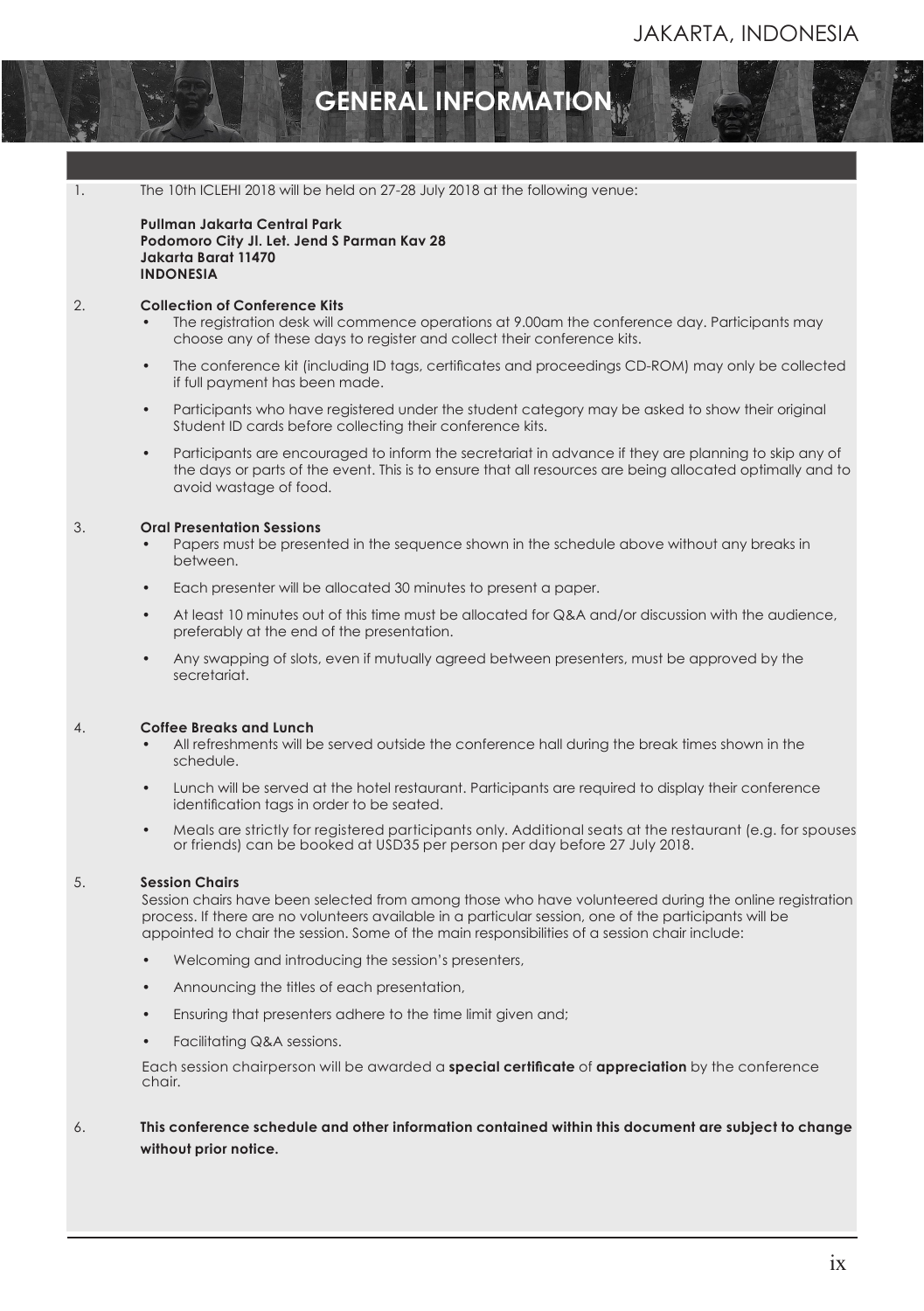# **AND**

| Day 1 27 July 2018  |                                                                                                                                                                                                                                         |                         |
|---------------------|-----------------------------------------------------------------------------------------------------------------------------------------------------------------------------------------------------------------------------------------|-------------------------|
| 9.00am-9.30am       | <b>Registration</b>                                                                                                                                                                                                                     | <b>Blake Room</b>       |
| 9.30 am-10.15 am    | <b>Opening Remarks by Conference Chair</b>                                                                                                                                                                                              | <b>Blake Room</b>       |
|                     | <b>Featured Paper</b>                                                                                                                                                                                                                   |                         |
|                     | Chaired by: Mrs. Hamidah Bt. Md. Din                                                                                                                                                                                                    |                         |
|                     | 10 ICLEHI 2018-003<br><b>REVAMPING COMMUNICATION SKILLS CURRICULA IN A</b><br><b>TECHNOLOGY UNIVERSITY</b>                                                                                                                              |                         |
|                     | Presenter: Dr. Anil Pathak<br><b>University Technology Brunei</b>                                                                                                                                                                       |                         |
| 10.15 am - 10.30 am | <b>Group Photography Session &amp; Coffee Break</b>                                                                                                                                                                                     | <b>Blake Room</b>       |
| 10.30am -11.30am    | Session 1                                                                                                                                                                                                                               | <b>Blake Room</b>       |
|                     | Chaired by: Ms. Hani Mustafa                                                                                                                                                                                                            |                         |
|                     | 10 ICLEHI 2018-020<br>USING TASK-BASED LANGUAGE TEACHING IN PROMOTING ORAL<br><b>SKILLS</b><br>Ms. Hani Mustafa<br>Nanyang Technological University, Singapore                                                                          |                         |
|                     | 10 ICLEHI 2018-022<br>THE BENEFITS AND CHALLENGES OF DRAMATIC PERFORMANCE<br><b>PROJECT: AN INVESTIGATION ON UNIVERSITY EFL STUDENTS</b><br><b>PERCEPTION</b><br>Ms. Tryanti R. Abdulrahman<br>Universitas Islam As-Syafiyah, Indonesia |                         |
| 11.30am - 12.30pm   | <b>Session 2</b>                                                                                                                                                                                                                        | <b>Blake Room</b>       |
|                     | Chaired by: Mr. Marvin Gabatin                                                                                                                                                                                                          |                         |
|                     | 10 ICLEHI2018-045<br>STUDY ON CULTURAL HEGEMONY IN HOMOSEXUAL EDUCATION IN<br><b>TAIWAN AND PARENTAL OPINIONS</b><br>Ms. Chiang Shu-Hua<br>National University of Tainan, Taiwan                                                        |                         |
|                     | 10 ICLEHI2018-042<br>FILIPINO APOLOGY: A CROSS-CULTURAL PRAGMATIC<br><b>INVESTIGATION</b><br>Mr. Marvin Gabatin<br>Macquarie University, Australia                                                                                      |                         |
| 12.30pm-2.00pm      | <b>LUNCH</b>                                                                                                                                                                                                                            | <b>Hotel Restaurant</b> |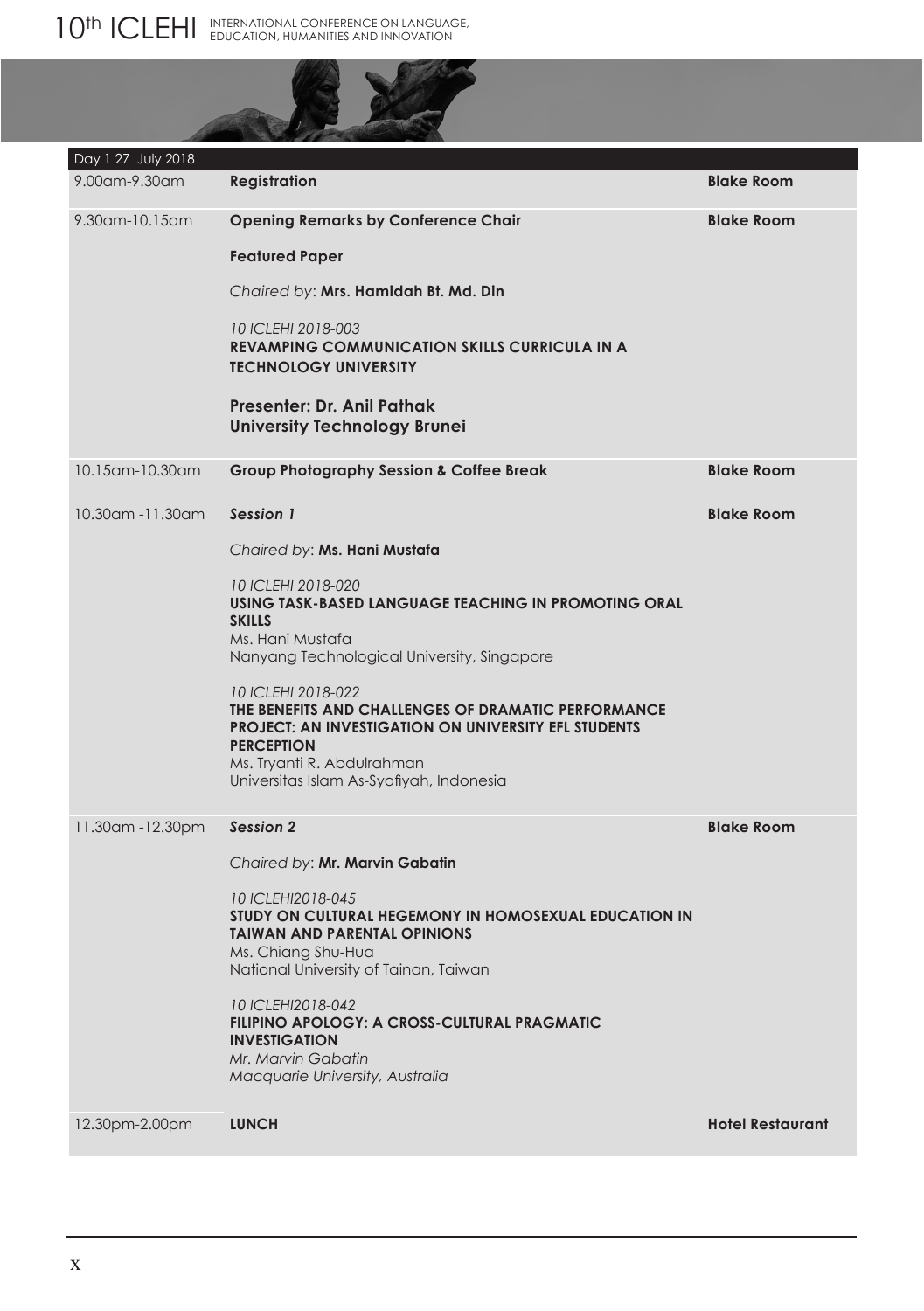| 2.00pm-3.30pm | Day 1 27 July 2018 (Continued)<br>Session 3                                                                                                                                                                            | <b>Blake Room</b> |
|---------------|------------------------------------------------------------------------------------------------------------------------------------------------------------------------------------------------------------------------|-------------------|
|               | Chaired by: Ms. Lia Indriyani                                                                                                                                                                                          |                   |
|               | 10 ICLEHI2018-039<br>THE COMMON EUROPEAN FRAMEWORK OF REFERENCE FOR<br>LANGUAGES (CEFR) IMPLEMENTATION FOR EFL LEARNING<br><b>TEACHING IN INDONESIA</b><br>Ms. Lia Indriyani<br>Universitas Negeri Semarang, Indonesia |                   |
|               | 10 ICI FHI2018-043<br><b>IMPACT OF DIGITALIZATION ON HOLY QURAN READERS:</b><br><b>EXPERIENCE AND EXPECTATIONS</b><br>Mr. Muhammad Faroog Buzdar<br>Limkokwing University of Creative Technology, Malaysia             |                   |
|               | 10 ICLEHI2018-015<br>AN ANALYSIS OF GENDER RELATION IN ENGLISH TEXTBOOK AT<br><b>VOCATIONAL HIGH SCHOOL IN INDONESIA</b><br>Ms. Iin Nurhayati<br>Universitas Padidiaran, Indonesia                                     |                   |
| 3.30pm-4.30pm | <b>Tea Break &amp; Networking Session</b>                                                                                                                                                                              | <b>Blake Room</b> |